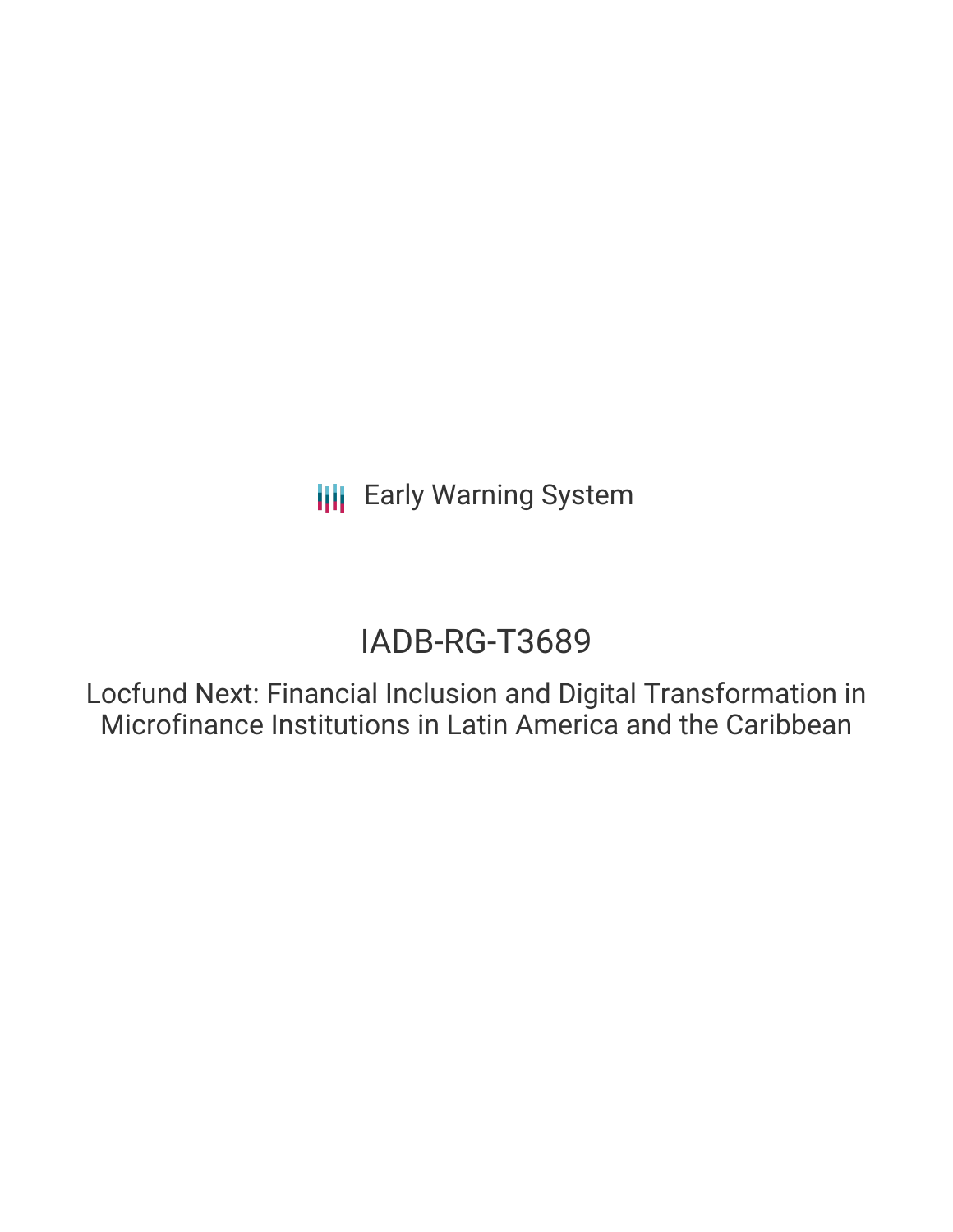

## **Quick Facts**

| <b>Financial Institutions</b>  | Inter-American Development Bank (IADB) |
|--------------------------------|----------------------------------------|
| <b>Status</b>                  | Active                                 |
| <b>Bank Risk Rating</b>        | B                                      |
| <b>Voting Date</b>             | 2020-06-12                             |
| <b>Borrower</b>                | Regional                               |
| <b>Sectors</b>                 | Finance, Technical Cooperation         |
| <b>Investment Type(s)</b>      | Grant                                  |
| <b>Investment Amount (USD)</b> | $$0.50$ million                        |
| <b>Project Cost (USD)</b>      | $$1.00$ million                        |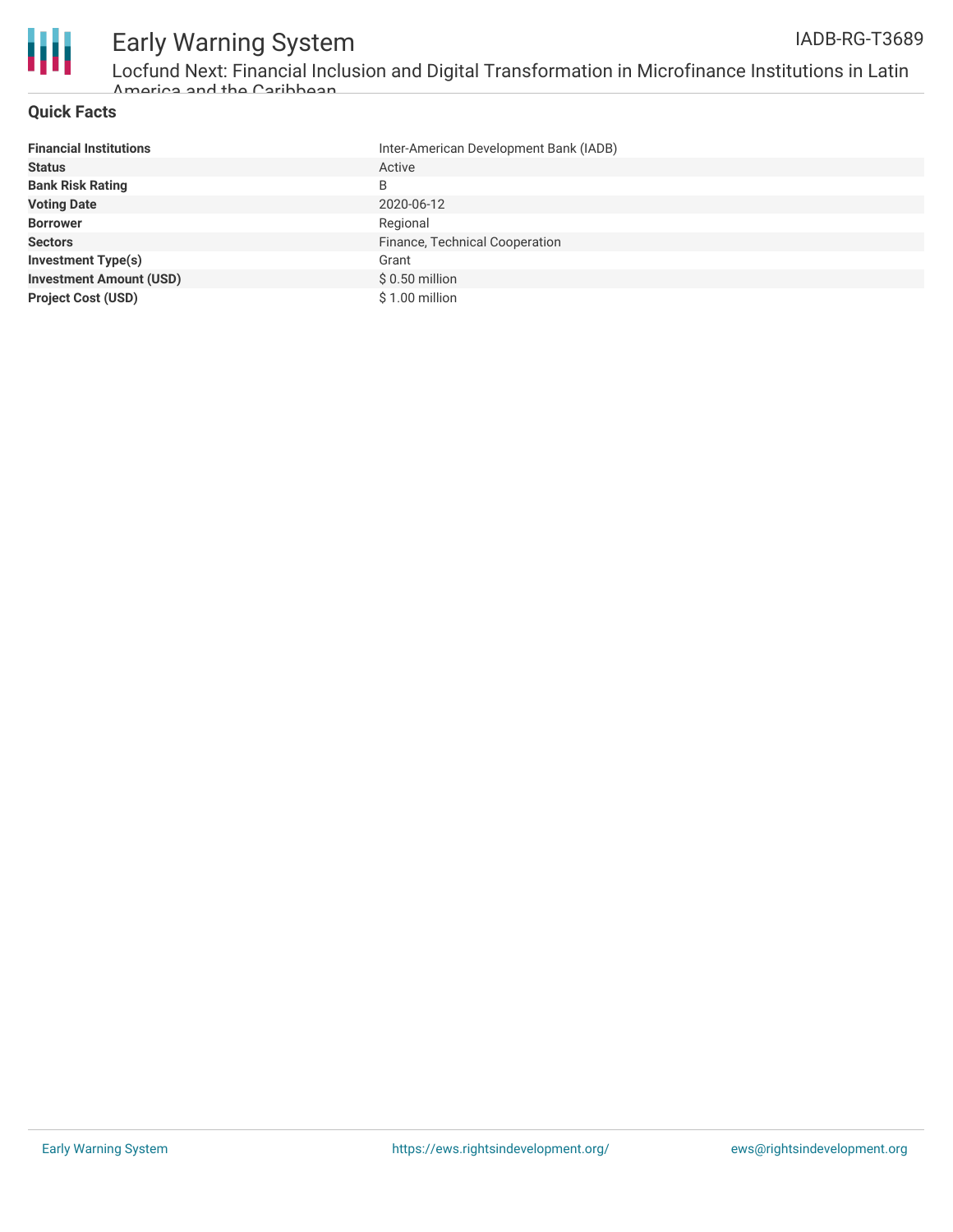

#### Early Warning System Locfund Next: Financial Inclusion and Digital Transformation in Microfinance Institutions in Latin America and the Caribbean IADB-RG-T3689

# **Project Description**

Locfund Next will contribute to advance financial inclusion by addressing key constraints that hinder Microfinance Institutions' (MFIs) growth and potential impact in delivering financial services to populations at the bottom of the pyramid throughout LAC. It will start providing financing in 2020, helping to mitigate liquidity constraints facing MFIs as a result of the COVID-19 pandemic effects.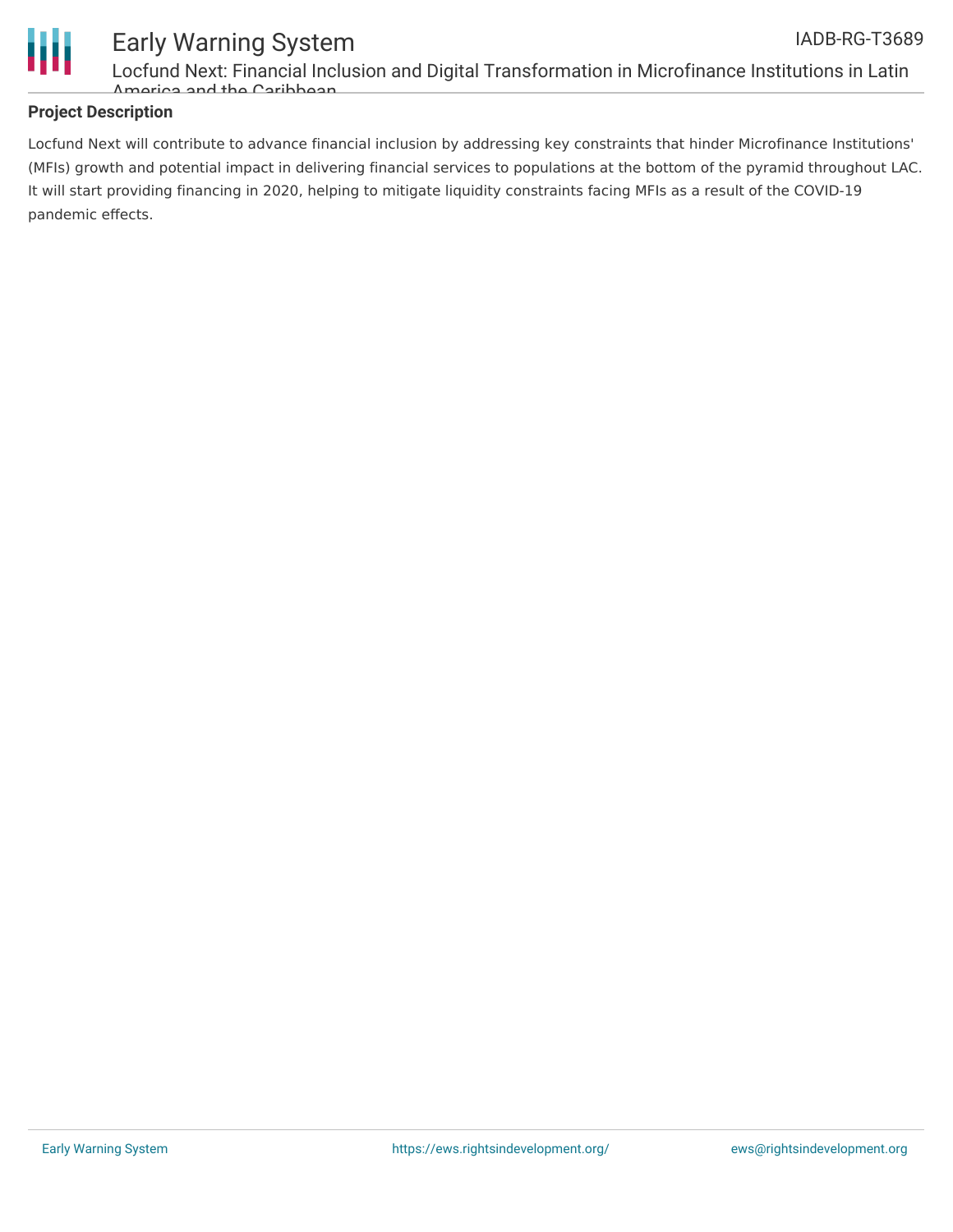

# **Investment Description**

• Inter-American Development Bank (IADB)

The countries' counterpart ammount to USD 500,000.